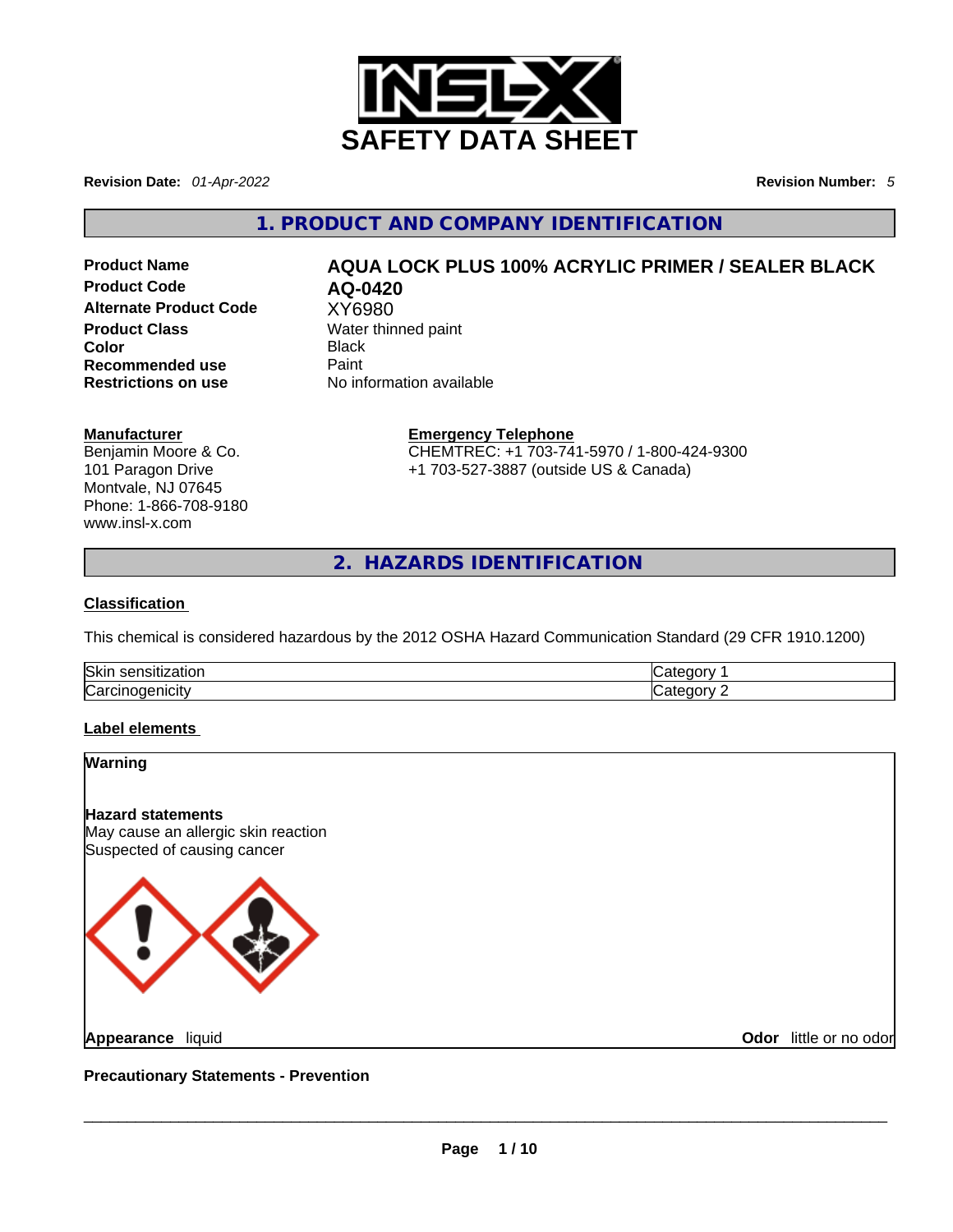Obtain special instructions before use Do not handle until all safety precautions have been read and understood Use personal protective equipment as required Avoid breathing dust/fume/gas/mist/vapors/spray Contaminated work clothing should not be allowed out of the workplace Wear protective gloves

# **Precautionary Statements - Response**

IF exposed or concerned: Get medical advice/attention **Skin** IF ON SKIN: Wash with plenty of soap and water If skin irritation or rash occurs: Get medical advice/attention Wash contaminated clothing before reuse

# **Precautionary Statements - Storage**

Store locked up

# **Precautionary Statements - Disposal**

Dispose of contents/container to an approved waste disposal plant

# **Hazards not otherwise classified (HNOC)**

Not applicable

# **Other information**

No information available

 **WARNING:** This product contains isothiazolinone compounds at levels of <0.1%. These substances are biocides commonly found in most paints and a variety of personal care products as a preservative. Certain individuals may be sensitive or allergic to these substances, even at low levels.

# **3. COMPOSITION INFORMATION ON COMPONENTS**

| <b>Chemical name</b>                           | CAS No.    | Weight-%    |
|------------------------------------------------|------------|-------------|
| Limestone                                      | 1317-65-3  | $15 - 20$   |
| Carbon black                                   | 1333-86-4  | 1 - 5       |
| Glass, oxide                                   | 65997-17-3 | l - 5       |
| 2-Amino-2-methly-1-propanol                    | 124-68-5   | $0.1 - 0.5$ |
| Sodium C14-C16 olefin sulfonate                | 68439-57-6 | $0.1 - 0.5$ |
| Carbamic acid, butyl-, 3-iodo-2-propynyl ester | 55406-53-6 | $0.1 - 0.5$ |

# **4. FIRST AID MEASURES**

| <b>General Advice</b> | No hazards which require special first aid measures.                                                                                                                                                                                |
|-----------------------|-------------------------------------------------------------------------------------------------------------------------------------------------------------------------------------------------------------------------------------|
| <b>Eye Contact</b>    | Rinse thoroughly with plenty of water for at least 15 minutes and consult a<br>physician.                                                                                                                                           |
| <b>Skin Contact</b>   | Wash off immediately with soap and plenty of water while removing all<br>contaminated clothes and shoes. If skin irritation persists, call a physician. Wash<br>clothing before reuse. Destroy contaminated articles such as shoes. |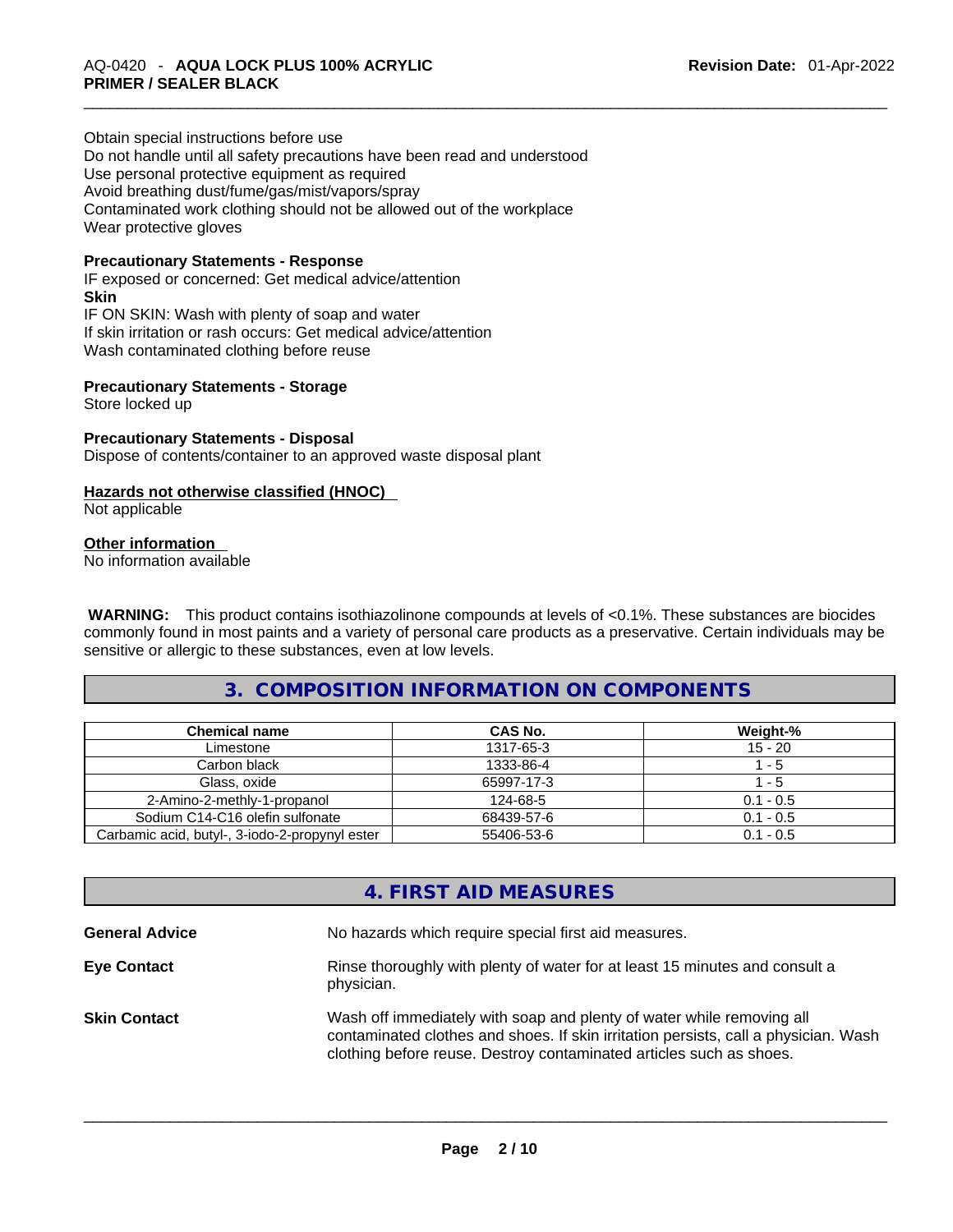| <b>Inhalation</b>                                | Move to fresh air. If symptoms persist, call a physician.                                         |
|--------------------------------------------------|---------------------------------------------------------------------------------------------------|
| Ingestion                                        | Clean mouth with water and afterwards drink plenty of water. Consult a physician<br>if necessary. |
| <b>Most Important</b><br><b>Symptoms/Effects</b> | May cause allergic skin reaction.                                                                 |
| <b>Notes To Physician</b>                        | Treat symptomatically.                                                                            |

**5. FIRE-FIGHTING MEASURES** 

| <b>Suitable Extinguishing Media</b>                                              | Use extinguishing measures that are appropriate to local<br>circumstances and the surrounding environment.                                   |  |  |
|----------------------------------------------------------------------------------|----------------------------------------------------------------------------------------------------------------------------------------------|--|--|
| Protective equipment and precautions for firefighters                            | As in any fire, wear self-contained breathing apparatus<br>pressure-demand, MSHA/NIOSH (approved or equivalent)<br>and full protective gear. |  |  |
| <b>Specific Hazards Arising From The Chemical</b>                                | Closed containers may rupture if exposed to fire or<br>extreme heat.                                                                         |  |  |
| Sensitivity to mechanical impact                                                 | No.                                                                                                                                          |  |  |
| Sensitivity to static discharge                                                  | No                                                                                                                                           |  |  |
| <b>Flash Point Data</b><br>Flash point (°F)<br>Flash Point (°C)<br><b>Method</b> | Not applicable<br>Not applicable<br>Not applicable                                                                                           |  |  |
| <b>Flammability Limits In Air</b>                                                |                                                                                                                                              |  |  |
| Lower flammability limit:<br><b>Upper flammability limit:</b>                    | Not applicable<br>Not applicable                                                                                                             |  |  |
| Health: 1<br><b>Flammability: 0</b><br><b>NFPA</b>                               | <b>Instability: 0</b><br><b>Special: Not Applicable</b>                                                                                      |  |  |

# **NFPA Legend**

- 0 Not Hazardous
- 1 Slightly
- 2 Moderate
- 3 High 4 - Severe

*The ratings assigned are only suggested ratings, the contractor/employer has ultimate responsibilities for NFPA ratings where this system is used.* 

*Additional information regarding the NFPA rating system is available from the National Fire Protection Agency (NFPA) at www.nfpa.org.* 

# **6. ACCIDENTAL RELEASE MEASURES**

**Personal Precautions** Avoid contact with skin, eyes and clothing. Ensure adequate ventilation.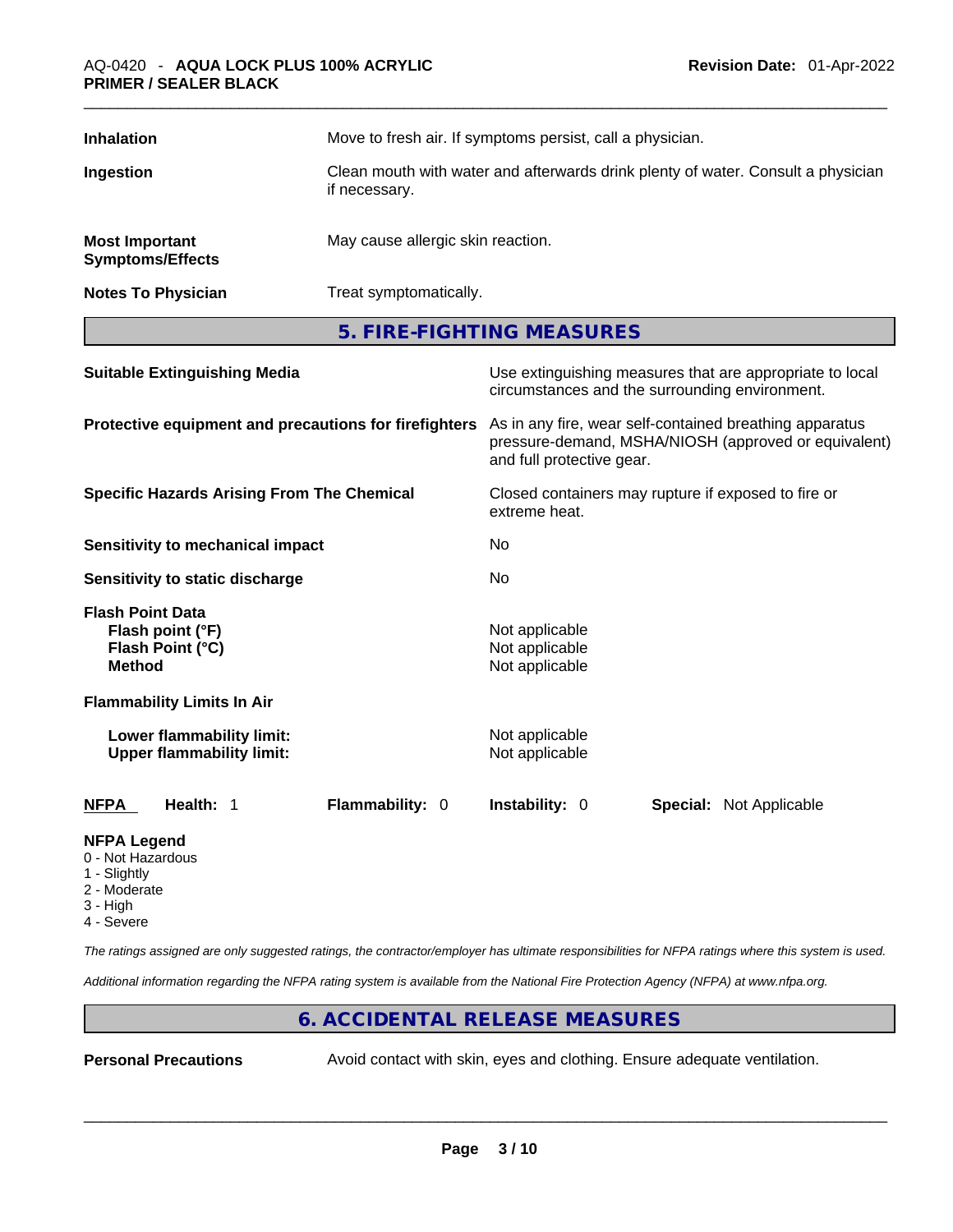| <b>Other Information</b>         | Prevent further leakage or spillage if safe to do so.                                                                                                                            |
|----------------------------------|----------------------------------------------------------------------------------------------------------------------------------------------------------------------------------|
| <b>Environmental precautions</b> | See Section 12 for additional Ecological Information.                                                                                                                            |
| <b>Methods for Cleaning Up</b>   | Soak up with inert absorbent material. Sweep up and shovel into suitable<br>containers for disposal.                                                                             |
|                                  | 7. HANDLING AND STORAGE                                                                                                                                                          |
| <b>Handling</b>                  | Avoid contact with skin, eyes and clothing. Avoid breathing vapors, spray mists or<br>sanding dust. In case of insufficient ventilation, wear suitable respiratory<br>equipment. |
| <b>Storage</b>                   | Keep container tightly closed. Keep out of the reach of children.                                                                                                                |
| <b>Incompatible Materials</b>    | No information available                                                                                                                                                         |
|                                  |                                                                                                                                                                                  |

# **8. EXPOSURE CONTROLS/PERSONAL PROTECTION**

# **Exposure Limits**

| <b>Chemical name</b> | <b>ACGIH TLV</b>                                                                                                                                                                                                                                                               | <b>OSHA PEL</b>                                           |
|----------------------|--------------------------------------------------------------------------------------------------------------------------------------------------------------------------------------------------------------------------------------------------------------------------------|-----------------------------------------------------------|
| Limestone            | N/E                                                                                                                                                                                                                                                                            | 15 mg/m <sup>3</sup> - TWA<br>$5$ mg/m <sup>3</sup> - TWA |
| Carbon black         | TWA: $3 \text{ mg/m}^3$ inhalable particulate<br>matter                                                                                                                                                                                                                        | $3.5 \text{ mg/m}^3$ - TWA                                |
| Glass, oxide         | TWA: 1 fiber/cm3 respirable fibers:<br>length $>5$ µm, aspect ratio $>=3:1$ , as<br>determined by the membrane filter<br>method at 400-450X magnification<br>[4-mm objective], using phase-contrast<br>illumination<br>TWA: $5 \text{ mg/m}^3$ inhalable particulate<br>matter | N/E                                                       |

# **Legend**

ACGIH - American Conference of Governmental Industrial Hygienists Exposure Limits OSHA - Occupational Safety & Health Administration Exposure Limits N/E - Not Established

| Ensure adequate ventilation, especially in confined areas.                                                                          |  |  |
|-------------------------------------------------------------------------------------------------------------------------------------|--|--|
|                                                                                                                                     |  |  |
| Safety glasses with side-shields.                                                                                                   |  |  |
| Protective gloves and impervious clothing.                                                                                          |  |  |
| In case of insufficient ventilation wear suitable respiratory equipment.                                                            |  |  |
| Avoid contact with skin, eyes and clothing. Remove and wash contaminated<br>clothing before re-use. Wash thoroughly after handling. |  |  |
|                                                                                                                                     |  |  |

# **9. PHYSICAL AND CHEMICAL PROPERTIES**

# **Appearance** liquid \_\_\_\_\_\_\_\_\_\_\_\_\_\_\_\_\_\_\_\_\_\_\_\_\_\_\_\_\_\_\_\_\_\_\_\_\_\_\_\_\_\_\_\_\_\_\_\_\_\_\_\_\_\_\_\_\_\_\_\_\_\_\_\_\_\_\_\_\_\_\_\_\_\_\_\_\_\_\_\_\_\_\_\_\_\_\_\_\_\_\_\_\_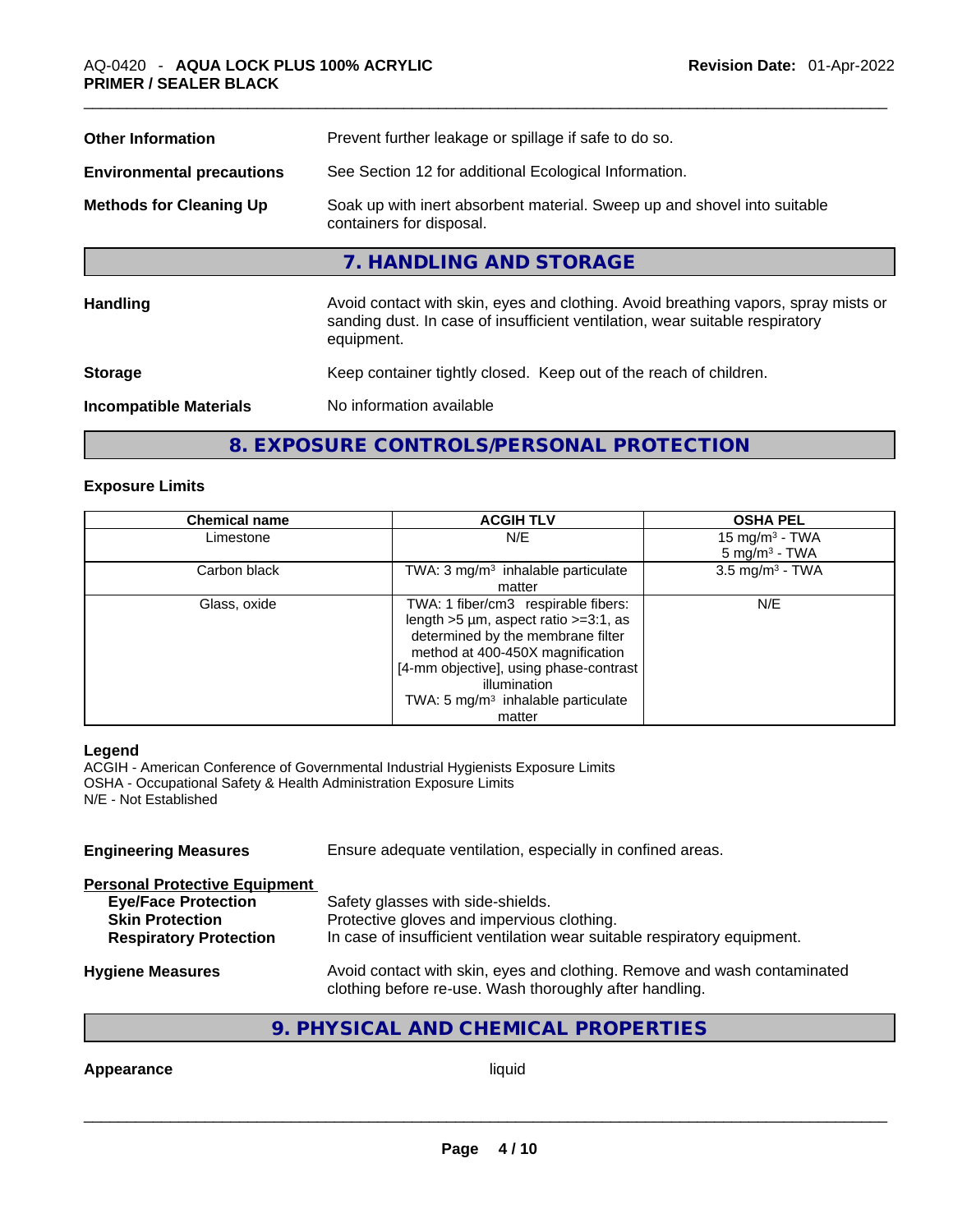**Odor little or no odor Odor Threshold**<br> **Density (Ibs/gal)**<br> **Density (Ibs/gal)**<br>
2.95 - 10.05 **Density** (Ibs/gal) **Specific Gravity 1.19 - 1.21 pH bH** *No* information available **Viscosity (cps) No information available No information available Solubility(ies)** No information available in the solution of the solution of the solution available in the solution of the solution of the solution of the solution of the solution of the solution of the solution of the so **Water solubility Water Solubility**<br> **Evaporation Rate** Moinformation available<br>
No information available **Vapor pressure**  No information available **No information** available **Vapor density**<br> **We Solids** (*We Solids* (*We Solids* (*We Solids* (*We Solids* (*Networkshipses* (*All 20 - 50*) **Wt. % Solids** 40 - 50 **Vol. % Solids Wt. % Volatiles** 50 - 60 **Vol. % Volatiles VOC Regulatory Limit (g/L)** <100 **Boiling Point (°F)** 212 **Boiling Point**  $(^{\circ}C)$  100 **Freezing point (°F)** 32 **Freezing Point (°C)** 0 **Flash point (°F)** Not applicable **Flash Point (°C)** Not applicable **Method** Not applicable<br> **Flammability (solid. gas)** Not applicable Not applicable **Flammability** (solid, gas) **Upper flammability limit:**<br> **Lower flammability limit:**<br>
Not applicable<br>
Not applicable **Lower flammability limit: Autoignition Temperature (°F)** No information available **Autoignition Temperature (°C)** No information available **Decomposition Temperature (°F)** No information available **Decomposition Temperature (°C)** No information available **Partition coefficient** No information available

**Evaporation Rate** No information available

# **10. STABILITY AND REACTIVITY**

| <b>Reactivity</b>                         | Not Applicable                           |
|-------------------------------------------|------------------------------------------|
| <b>Chemical Stability</b>                 | Stable under normal conditions.          |
| <b>Conditions to avoid</b>                | Prevent from freezing.                   |
| <b>Incompatible Materials</b>             | No materials to be especially mentioned. |
| <b>Hazardous Decomposition Products</b>   | None under normal use.                   |
| <b>Possibility of hazardous reactions</b> | None under normal conditions of use.     |

# **11. TOXICOLOGICAL INFORMATION**

**Product Information**

# **Information on likely routes of exposure**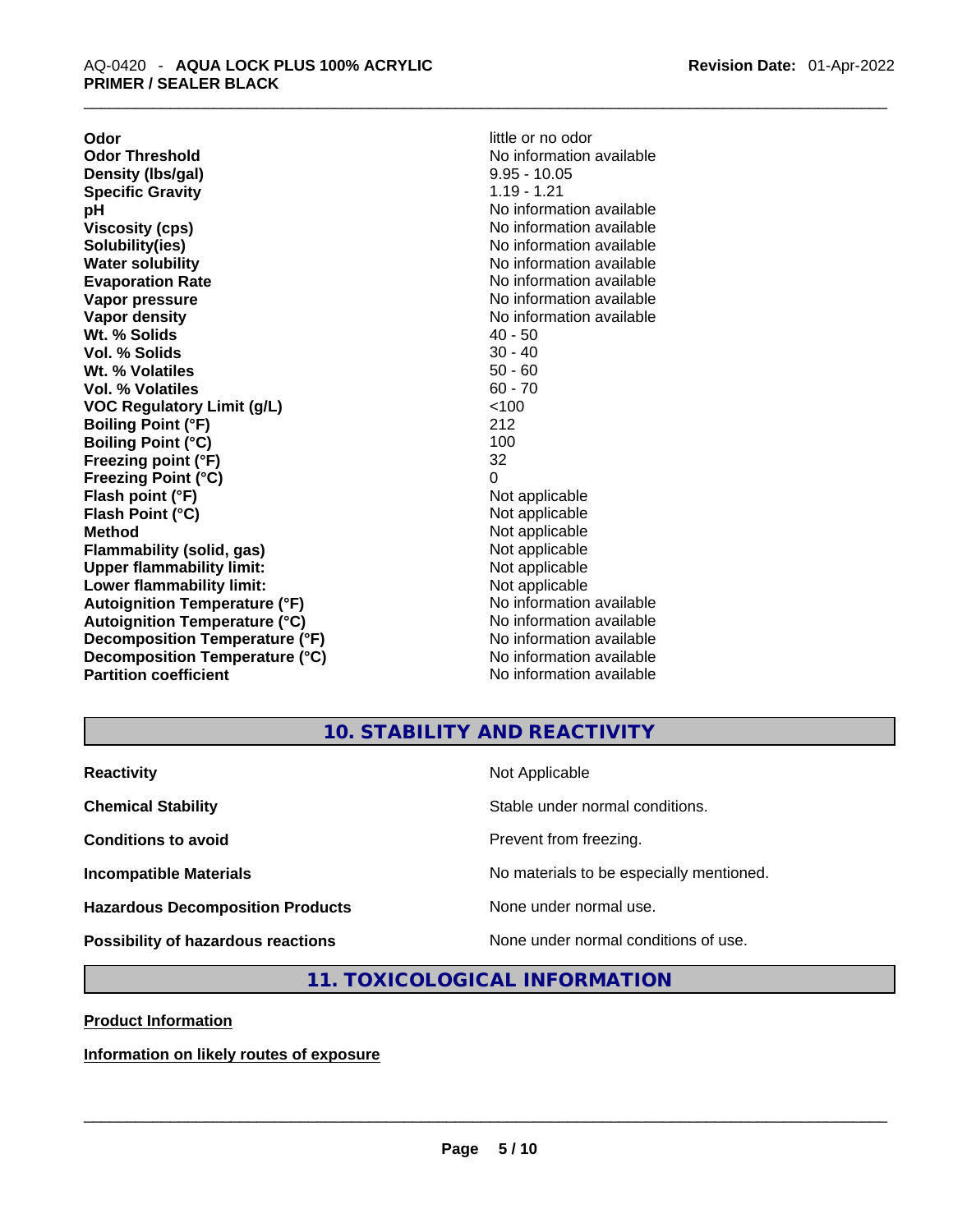| <b>Principal Routes of Exposure</b> | Eye contact, skin contact and inhalation.                                                                       |
|-------------------------------------|-----------------------------------------------------------------------------------------------------------------|
| <b>Acute Toxicity</b>               |                                                                                                                 |
| <b>Product Information</b>          | No information available                                                                                        |
|                                     | Symptoms related to the physical, chemical and toxicological characteristics                                    |
| <b>Symptoms</b>                     | No information available                                                                                        |
|                                     | Delayed and immediate effects as well as chronic effects from short and long-term exposure                      |
| Eye contact                         | May cause slight irritation.                                                                                    |
| <b>Skin contact</b>                 | Substance may cause slight skin irritation. Prolonged or repeated contact may dry<br>skin and cause irritation. |
| <b>Inhalation</b>                   | May cause irritation of respiratory tract.                                                                      |
| Ingestion                           | Ingestion may cause gastrointestinal irritation, nausea, vomiting and diarrhea.                                 |
| <b>Sensitization</b>                | May cause an allergic skin reaction                                                                             |
| <b>Neurological Effects</b>         | No information available.                                                                                       |
| <b>Mutagenic Effects</b>            | No information available.                                                                                       |
| <b>Reproductive Effects</b>         | No information available.                                                                                       |
| <b>Developmental Effects</b>        | No information available.                                                                                       |
| <b>Target organ effects</b>         | No information available.                                                                                       |
| <b>STOT - single exposure</b>       | No information available.                                                                                       |
| <b>STOT - repeated exposure</b>     | No information available.                                                                                       |
| Other adverse effects               | No information available.                                                                                       |
| <b>Aspiration Hazard</b>            | No information available                                                                                        |

# **Numerical measures of toxicity**

**The following values are calculated based on chapter 3.1 of the GHS document**

**ATEmix (inhalation-dust/mist)** 418.6 mg/L

# **Component Information**

| Chemical name                                                   | Oral LD50             | Dermal LD50             | Inhalation LC50                                                          |
|-----------------------------------------------------------------|-----------------------|-------------------------|--------------------------------------------------------------------------|
| Carbon black<br>1333-86-4                                       | $> 15400$ mg/kg (Rat) | $>$ 3 g/kg (Rabbit)     |                                                                          |
| 2-Amino-2-methly-1-propanol<br>124-68-5                         | $= 2900$ mg/kg (Rat)  | $>$ 2000 mg/kg (Rabbit) | $\sim$                                                                   |
| Sodium C14-C16 olefin sulfonate<br>68439-57-6                   | $= 2220$ mg/kg (Rat)  | $> 740$ mg/kg (Rabbit)  | $> 52$ mg/L (Rat) 4 h                                                    |
| Carbamic acid, butyl-,<br>3-iodo-2-propynyl ester<br>55406-53-6 | $= 1470$ mg/kg (Rat)  | $>$ 2000 mg/kg (Rat)    | $= 0.67$ mg/L (Rat) 4 h = 0.63 mg/L<br>$(Rat)$ 4 h = 0.99 mg/L (Rat) 4 h |

# **Chronic Toxicity**

# **Carcinogenicity**

*The information below indicates whether each agency has listed any ingredient as a carcinogen:.* 

| Chemical name | <b>IARC</b>         | <b>NTP</b> | <b>OSHA</b> |
|---------------|---------------------|------------|-------------|
|               | 2B - Possible Human |            | Listed      |
| Carbon black  | Carcinogen          |            |             |
|               |                     |            |             |
|               |                     |            |             |
|               |                     |            |             |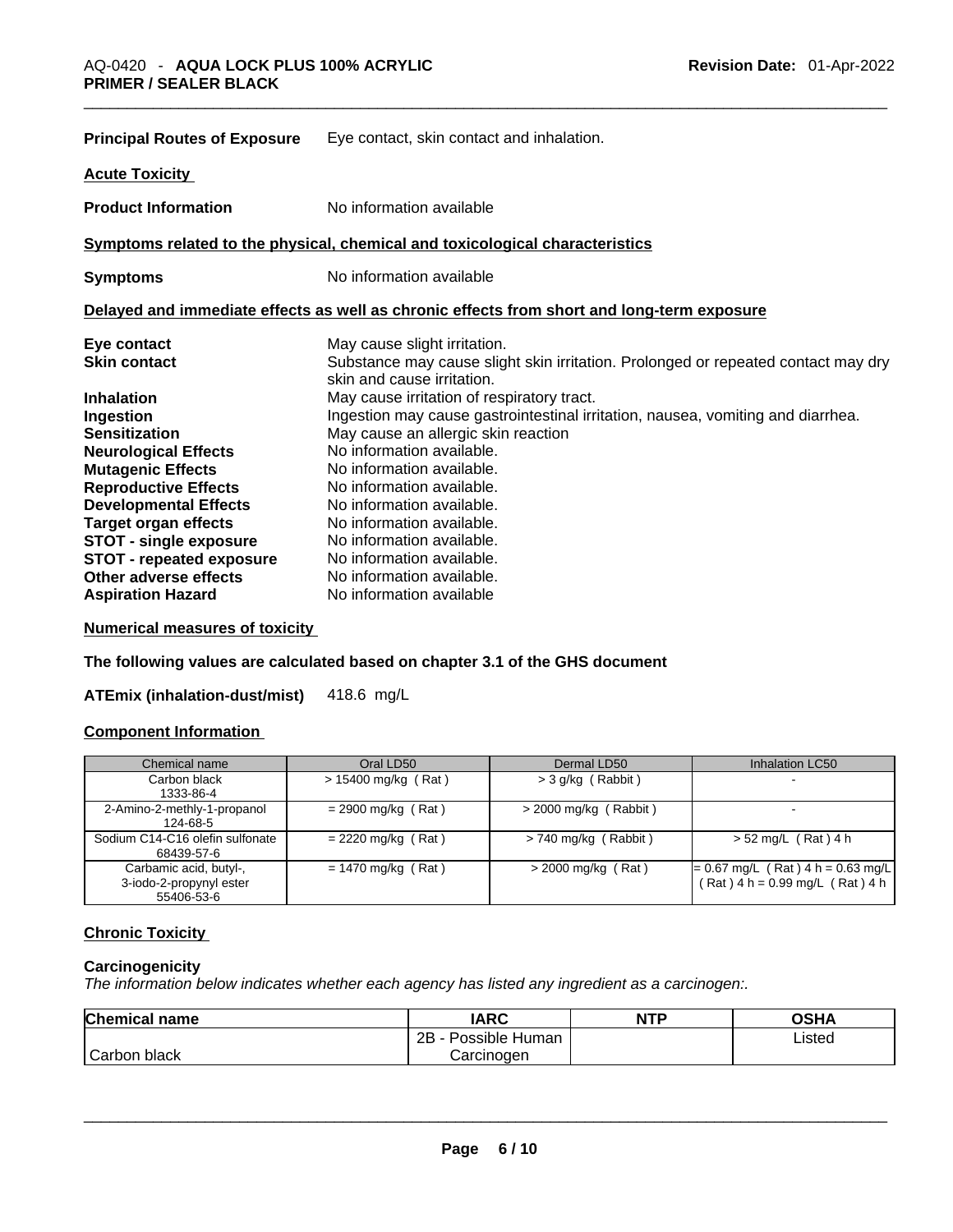#### **Legend**

IARC - International Agency for Research on Cancer NTP - National Toxicity Program OSHA - Occupational Safety & Health Administration

**12. ECOLOGICAL INFORMATION** 

# **Ecotoxicity Effects**

The environmental impact of this product has not been fully investigated.

# **Product Information**

# **Acute Toxicity to Fish**

No information available

# **Acute Toxicity to Aquatic Invertebrates**

No information available

# **Acute Toxicity to Aquatic Plants**

No information available

# **Persistence / Degradability**

No information available.

#### **Bioaccumulation**

No information available.

#### **Mobility in Environmental Media**

No information available.

#### **Ozone**

No information available

# **Component Information**

# **Acute Toxicity to Fish**

Carbamic acid, butyl-, 3-iodo-2-propynyl ester LC50: 230 µg/L (Bluegill sunfish - 96 hr.)

# **Acute Toxicity to Aquatic Invertebrates**

No information available

# **Acute Toxicity to Aquatic Plants**

No information available

# **13. DISPOSAL CONSIDERATIONS**

**Waste Disposal Method** Dispose of in accordance with federal, state, and local regulations. Local requirements may vary, consult your sanitation department or state-designated environmental protection agency for more disposal options.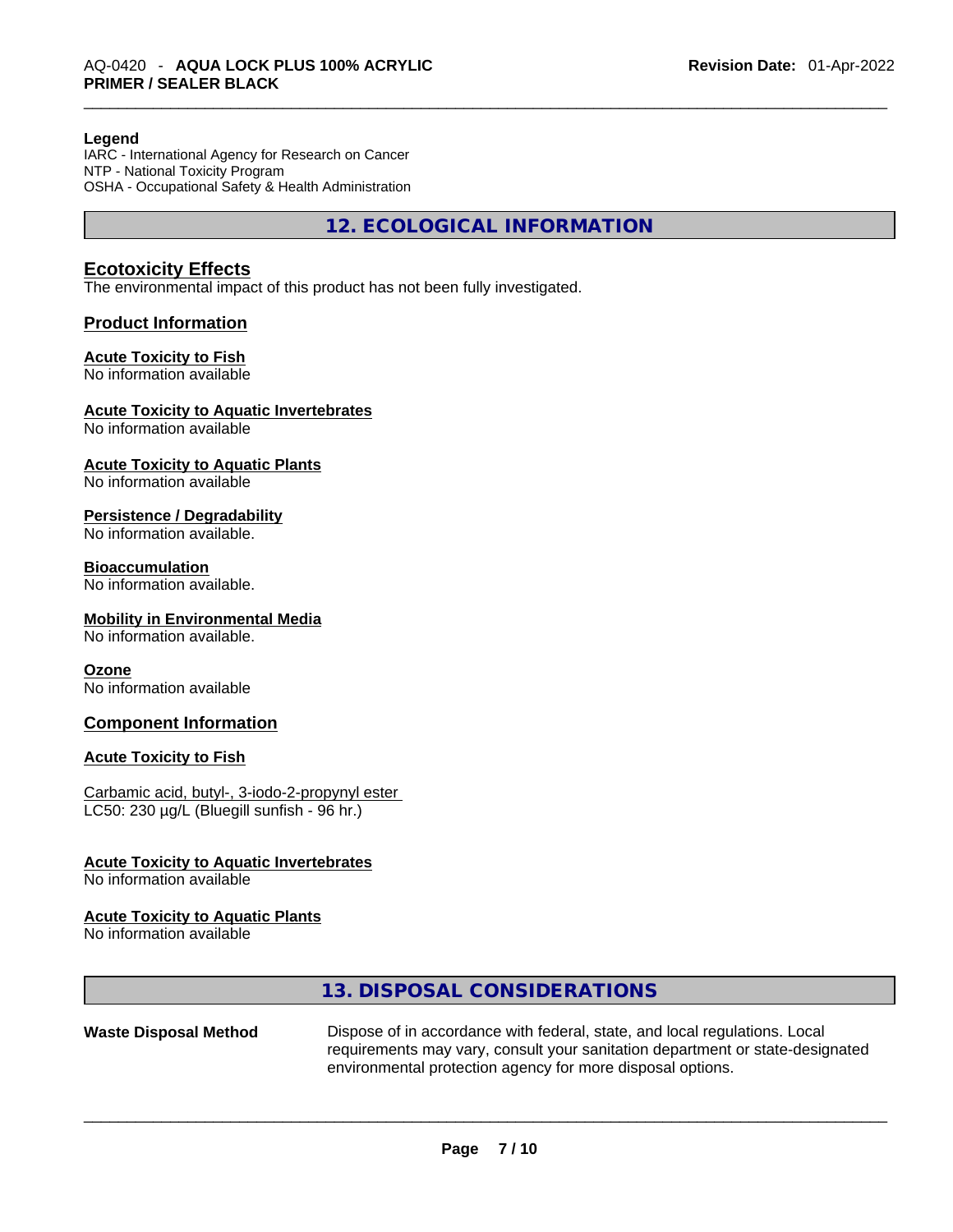|                                                  | 14. TRANSPORT INFORMATION                                                                |  |  |
|--------------------------------------------------|------------------------------------------------------------------------------------------|--|--|
| <b>DOT</b>                                       | Not regulated                                                                            |  |  |
| <b>ICAO / IATA</b>                               | Not regulated                                                                            |  |  |
| <b>IMDG / IMO</b>                                | Not regulated                                                                            |  |  |
|                                                  | <b>15. REGULATORY INFORMATION</b>                                                        |  |  |
| <b>International Inventories</b>                 |                                                                                          |  |  |
| <b>TSCA: United States</b><br><b>DSL: Canada</b> | Yes - All components are listed or exempt.<br>Yes - All components are listed or exempt. |  |  |

# **Federal Regulations**

| SARA 311/312 hazardous categorization |     |  |
|---------------------------------------|-----|--|
| Acute health hazard                   | Yes |  |
| Chronic Health Hazard                 | Yes |  |
| Fire hazard                           | No  |  |
| Sudden release of pressure hazard     | No  |  |
| <b>Reactive Hazard</b>                | No  |  |
|                                       |     |  |

# **SARA 313**

Section 313 of Title III of the Superfund Amendments and Reauthorization Act of 1986 (SARA). This product contains a chemical or chemicals which are subject to the reporting requirements of the Act and Title 40 of the Code of Federal Regulations, Part 372:

*None*

**Clean Air Act,Section 112 Hazardous Air Pollutants (HAPs) (see 40 CFR 61)**

This product contains the following HAPs:

*None*

# **US State Regulations**

# **California Proposition 65**

**WARNING:** This product can expose you to chemicals including Crystalline Silica, which are known to the State of California to cause cancer, and Ethylene glycol, which are known to the State of California to cause birth defects or other reproductive harm. For more information go to www.P65Warnings.ca.gov.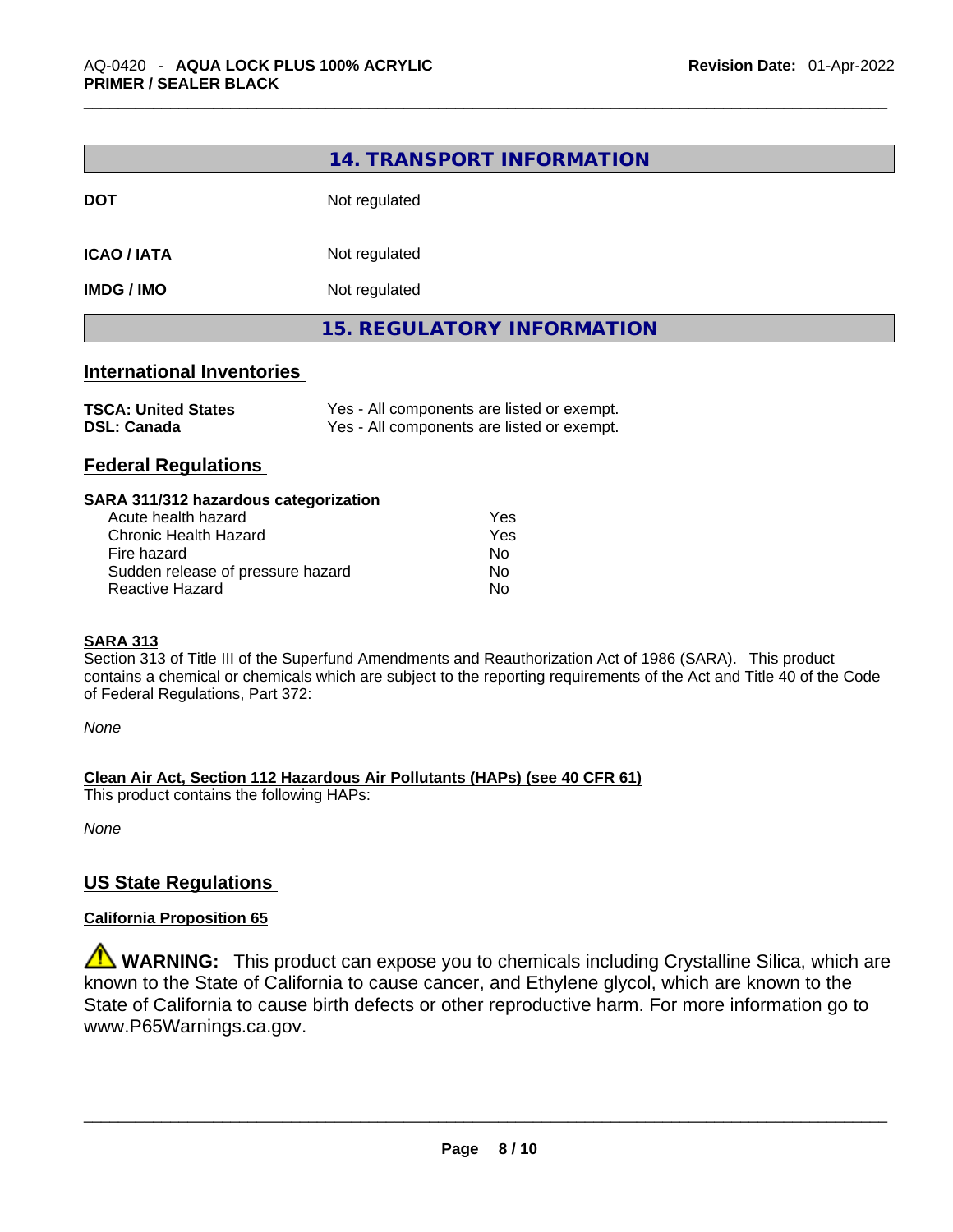# **State Right-to-Know**

| <b>Chemical name</b>    | Massachusetts | <b>New Jersey</b> | Pennsylvania |
|-------------------------|---------------|-------------------|--------------|
| Limestone               |               |                   |              |
| Carbon black            |               |                   |              |
| Carbamic acid, butyl-,  |               |                   |              |
| 3-iodo-2-propynyl ester |               |                   |              |

#### **Legend**

X - Listed

# **16. OTHER INFORMATION**

| HMIS - | Health: $1^*$ | <b>Flammability: 0</b> | <b>Reactivity: 0 PPE: -</b> |  |
|--------|---------------|------------------------|-----------------------------|--|
|        |               |                        |                             |  |

# **HMIS Legend**

- 0 Minimal Hazard
- 1 Slight Hazard
- 2 Moderate Hazard
- 3 Serious Hazard
- 4 Severe Hazard
- \* Chronic Hazard
- X Consult your supervisor or S.O.P. for "Special" handling instructions.

Note: The PPE rating has intentionally been left blank. Choose appropriate PPE that will protect employees from the hazards the material will *present under the actual normal conditions of use.* 

*Caution: HMISÒ ratings are based on a 0-4 rating scale, with 0 representing minimal hazards or risks, and 4 representing significant hazards or risks. Although HMISÒ ratings are not required on MSDSs under 29 CFR 1910.1200, the preparer, has chosen to provide them. HMISÒ ratings are to be used only in conjunction with a fully implemented HMISÒ program by workers who have received appropriate HMISÒ training. HMISÒ is a registered trade and service mark of the NPCA. HMISÒ materials may be purchased exclusively from J. J. Keller (800) 327-6868.* 

 **WARNING!** If you scrape, sand, or remove old paint, you may release lead dust. LEAD IS TOXIC. EXPOSURE TO LEAD DUST CAN CAUSE SERIOUS ILLNESS, SUCH AS BRAIN DAMAGE, ESPECIALLY IN CHILDREN. PREGNANT WOMEN SHOULD ALSO AVOID EXPOSURE.Wear a NIOSH approved respirator to control lead exposure. Clean up carefully with a HEPA vacuum and a wet mop. Before you start, find out how to protect yourself and your family by contacting the National Lead Information Hotline at 1-800-424-LEAD or log on to www.epa.gov/lead.

| <b>Prepared By</b>                               | <b>Product Stewardship Department</b><br>Benjamin Moore & Co.<br>101 Paragon Drive<br>Montvale, NJ 07645<br>800-225-5554 |  |
|--------------------------------------------------|--------------------------------------------------------------------------------------------------------------------------|--|
| <b>Revision Date:</b><br><b>Revision Summary</b> | 01-Apr-2022<br>Not available                                                                                             |  |

Disclaimer

The information contained herein is presented in good faith and believed to be accurate as of the effective date shown above. This information is furnished without warranty of any kind. Employers should use this information only as a **supplement to other information gathered by them and must make independent determination of suitability and** completeness of information from all sources to assure proper use of these materials and the safety and health of